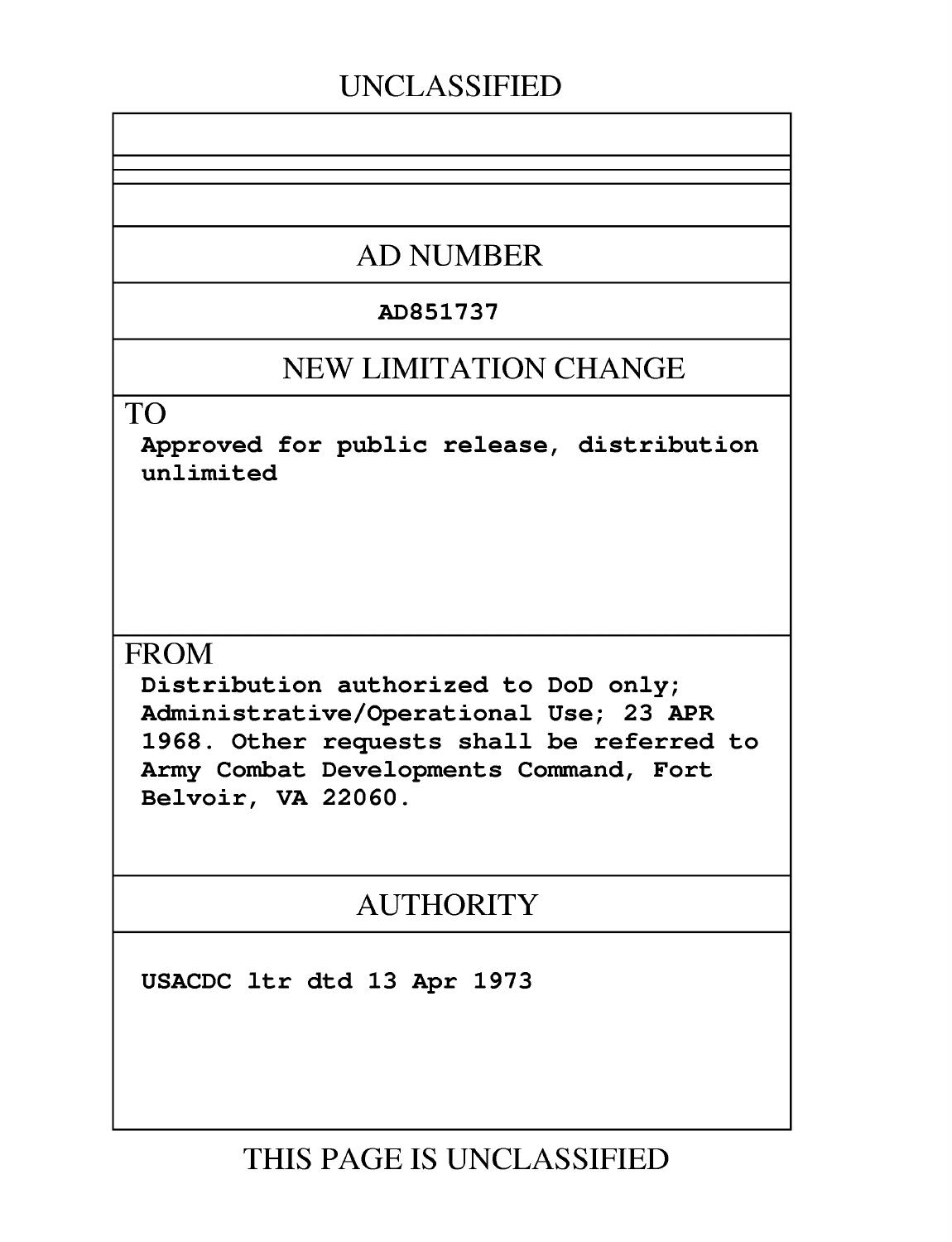DSPARTNEWT OF THE ARMY  $\frac{1}{0}$ **US AldIi CO -BAT DEVELOPENTS COI.04AND** Liaison Detac!hment, **Hq USARV APO** San Francisco 96375  $G_3$   $^{CDCCS-Ly}$   $\left(\frac{1}{2}\right)$   $\frac{1}{y}$   $\frac{1}{y}$   $\frac{1}{z}$   $\frac{23 \text{ April } 1968}{z}$ SUBJECT: Trip Report (1968) - Ath Infantry Division, 22 April 1968. **pare** LO **%OS~E** DISTRIBUTION **00** ~i  $^*$ . In response to a request from the Combat Service Support Group, LTC Harper $\overline{\mathbb{R}}$ visited the 4th Infantry Division. on 22 April **1968,** to discuss various as- A visited the 4th Infantry Division, on 22 April 1968, to discuss various as-<br>pects of logistical, redical, and chaplain functions.<br>
2. The following persons were contacted:<br>  $\begin{array}{rcl}\n\text{COL} & \text{Abernathy} & - & \text{CO} & \text{4th}$ pects of logistical, -edical, and chaplain functions. COL Abernathy - **CO**, 4th Inf Div Support Command<br>
ITC Grant - **XO**, 4th Inf Div Support Command<br>
ITC Heiden - **G***u*<sub>3</sub>, 4th Inf Div<br>
LTC Zone - Surgeon, 4th Inf Div<br>
LTC Cotton - Chaplain, 4th Inf Div<br>
- Chaplain, 4th In **LTC Grant -**  $XO$ **, 4th Inf Div Support Command LTC Heiden - G4, 4th Inf Div**  $\begin{bmatrix} 1 \end{bmatrix}$ **OFFICIAL** 1 IC Zone  $\sim$  Surgeon, 4th Inf Div  $\sim$  MAY 1 3 1969 Chaplain, 4th Inf Div H COMMAND 3. The following areas of interest were discussed: AUD<sup>'</sup> THE a. The DA ' r. of Inqtiry on the Army Logistics System (Brown Board), a. The DA are of explicitly on the Army Logistics System (Brown Board),<br>
considered that the lack of explicit, comprehensive and detailed doctrine hasps are<br>
lead to misonception and misunderstanding as to the roles played lead to misconception and misunderstanding as to the roles played by the division  $G4$ , and the division support command commander. Is reorganization necessary? (USACDCSA) b. Shculd all army divisions have an organic aero-medical evacuation c. Determine the type of operational control of division chaplain per-<br>nel by the division chaplain. (USACDCCA)<br>The second of division chaplain per-<br>nel by the division chaplain. (USACDCCA)<br>The second is a second in the fo capability? (USACDCMSA) sornel by the division chaplain. (USACDCCA) ARMY 4. 1z, response to paragraph 3a above, the Commanding Officer, Division Sup-ម្ពុ<br>ម្ពុជ្ជ<br>ម្ពុ port Command, and Division G4, gave the following information: a. The Commanding Officer, DISCOM, considers that current doctrine which establishes the DISCOM/G4 relationship is preferable to either of the two proposals outlined in the CSSG fact sheet. The Executive Officer stated that the concept of G4 being the planner and DISCOM performing the operating functions is working very well in the 4th Infantry Division. In regard to DISCOM organization: the commander believes the TOE should provide the DISCON with the capability of operating a division anmunition supply point (ASP) · DDC AVAII · 3TLITY NOTICE: Each trin .1. 2 .2 this convert outside the Department of sefense must have prior approval **of** Hq, USACDC. **<sup>F</sup> , ' //.** *1 .2,26.o'*

 $\frac{1}{2}$